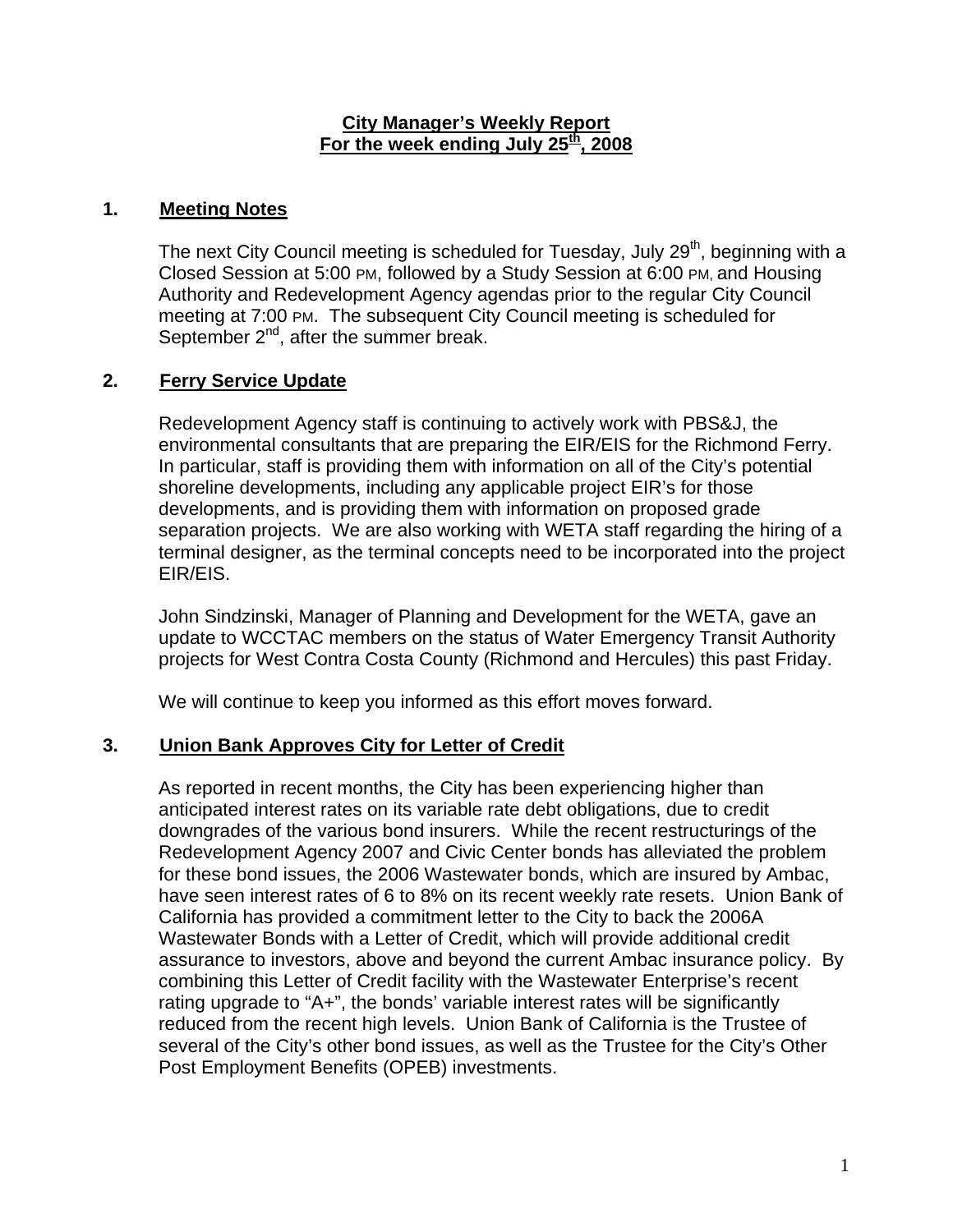### **4. Office of Neighborhood Safety Participation in Disproportionate Minority Contact Project**

In the fall of 2005, Contra Costa County participated in a project to examine Disproportionate Minority Contact (DMC) within the juvenile justice system. This effort focused on the three specific areas: the City of Richmond, the Monument Corridor in Concord, and Bay Point. With technical assistance provided by the National Council on Crime and Delinquency (NCCD), Contra Costa County formed a DMC Task Force coordinated by the Contra Costa County Probation Department that consists of City and County officials and staff, community organizations, and concerned citizens from across the county.

The mission of the countywide initiative is to develop a comprehensive strategy for raising the awareness of disproportionate contact of minority youth in the juvenile justice system and promote the best practices and policies to eradicate the problem of overrepresentation.

In collaboration with County Mental Health, local agencies, community based organizations, and education, the County Probation Department hopes to address the need for services such as mental health, drug and alcohol treatment, and education in the community, not only when youth are entrenched in the juvenile justice system, but at the front end of the juvenile justice continuum.

The Office of Neighborhood Safety (ONS) is now an active participant on the County's Disproportionate Minority Contact (DMC)/Diversion Sub Committees, which represents another collaborative effort by ONS in trying to reduce violence in the community.

### **5. Update on Recreation Department Activities**

- Members of The Church of Jesus Christ of Latter-day Saints pitched in to help at the Booker T. Anderson Community Center on Saturday July 12<sup>th</sup>. Over 70 volunteers removed and replaced broken furniture, donated and installed 2 foosball tables, planted flowers, and installed a fountain in the patio garden area. The volunteers also donated books for a future children's library. Recreation staff prepared a barbecue lunch for the volunteers as a token of appreciation for the tremendous efforts and donations put forth by the group.
- Since the reopening of the Point Richmond Community Center, Recreation Department staff has continued to look for ways to offer new programs at this site. Department staff members are currently in the process of contracting for the services of an art teacher to conduct morning and evening classes at the Point Center. In addition, beginning in August, the Point Center will host Lango, Inc. for their 2 week Spanish Language Camp offered to children. On Wednesday, July  $24^{\text{th}}$ , the East Bay Vivarium conducted an hour-long presentation where 70 participants learned about the habits of various live animals that were brought in, with several animals used interactively during the